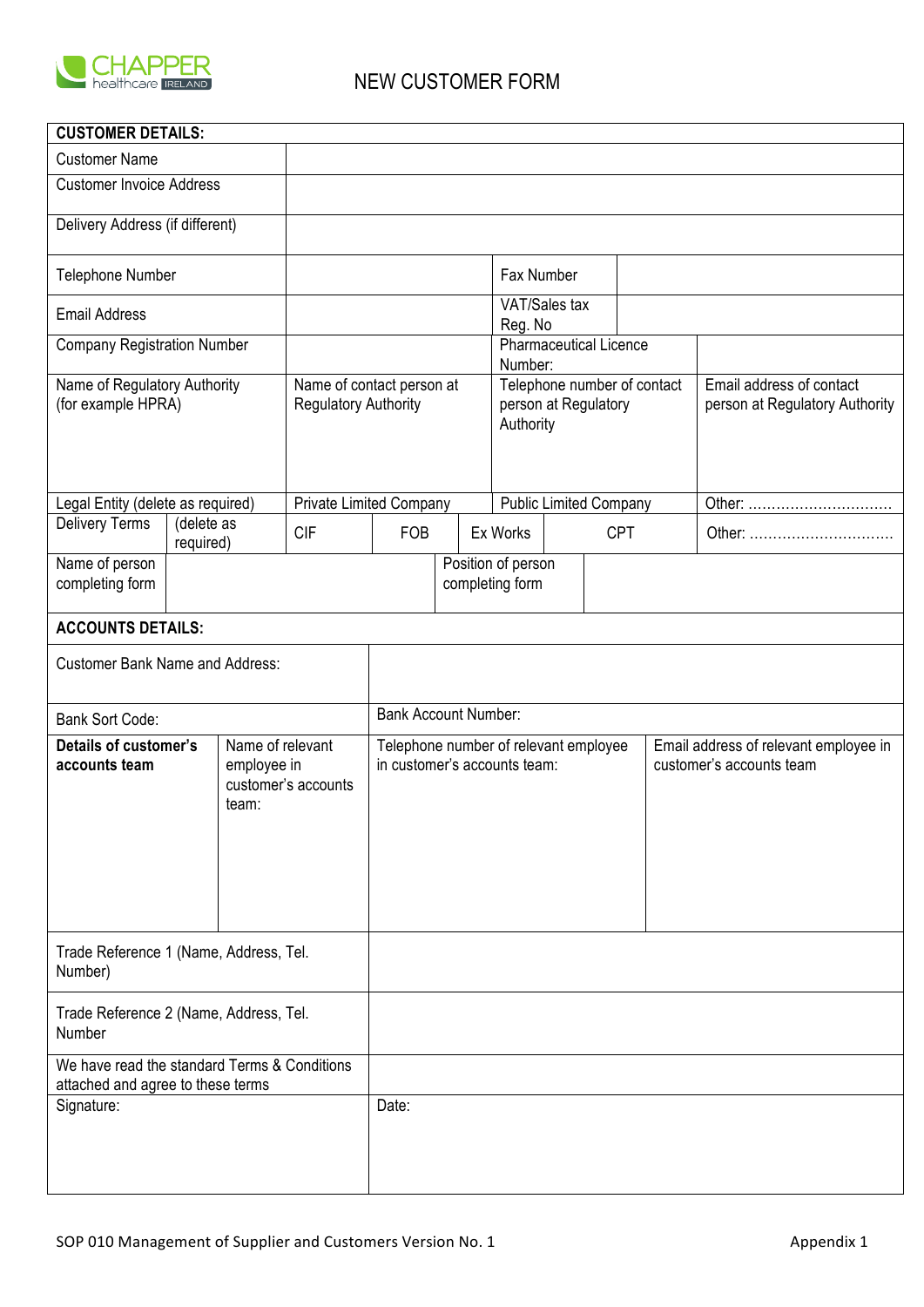

| <b>FOR OFFICE USE:</b>                                                                                                        | <b>PB NUMBER</b>                  |  |                           |                 |  |
|-------------------------------------------------------------------------------------------------------------------------------|-----------------------------------|--|---------------------------|-----------------|--|
|                                                                                                                               |                                   |  |                           |                 |  |
| COPY WHOLESALE LICENCE RECEIVED<br>AND CERTIFICATE OF COMPLIANCE (FOR<br>EU CUSTOMERS ONLY) AND CD LICENCE<br>(IF APPLICABLE) | <b>RP/DRP SIGNATURE</b><br>& DATE |  |                           |                 |  |
| Have we met an employee of the supplier in<br>person?                                                                         | YES/NO                            |  | If so, when<br>and where? | When?<br>Where? |  |
| Any comments by RP (or deputy):                                                                                               |                                   |  | <b>CREDIT LIMIT</b>       |                 |  |
| ACCOUNT OPENED (DATE):                                                                                                        |                                   |  | <b>CREDIT</b><br>LIMIT    | £               |  |
| <b>NUMBER OF DAYS CREDIT:</b>                                                                                                 |                                   |  |                           |                 |  |
| ALLOCATED KAM:                                                                                                                |                                   |  | ALLOCATED CSE:            |                 |  |

# **CHAPPER HEALTHCARE IRELAND LTD - TERMS & CONDITIONS OF SALE**

# 1. DEFINITIONS AND INTERPRETATIONS

1.1 In these Conditions:

"CHC" means CHAPPER healthcare Ireland Ltd;

"Buyer" means the person firm or company so described in the Order;

"Conditions" means the standard terms and conditions of purchase set out in this document and (unless the context otherwise requires) includes any varied terms and conditions agreed in writing between CHC and the Buyer;

"Contract" means the contract of the sale and supply of the Goods and/or the supply and performance of the Services subject to these Conditions;

"Products" means the Goods (including any instalment of the Goods or any part of them) described in the Order;

"Incoterms" means the international rules for the interpretation of trade terms of the International Chamber of Commerce as in force at the date when the Contract is made. Unless the context otherwise requires, any term or expression which is given a particular meaning by Incoterms shall have the same meaning in these Conditions, but if there is conflict between the provisions of Incoterms and these Conditions, the latter shall prevail.

"Ex works" ex works (EXW) means ex works CHC'S warehouse;

"Order" means any written quotation of CHC which is accepted by the Buyer, or any written order of the Buyer which is accepted by CHC for the supply of Products or performance of Services;

"Price" means the Price of the Products and/or the charge for the Services;

"Services" means the services (if any) described in the Order;

"Specification" includes any plans, drawings, data, chemical formula or process or other technical requirements or information relating to the Products or Services agreed between the parties.

2. GENERAL BASIS OF SALE

2.1. These Conditions apply to all Contracts for sale of Products and/or performance of Services by CHC

2.2. The placing of an Order by the Buyer for the Products and/or Services shall constitute acceptance of these Conditions notwithstanding any other terms and conditions subject to which any quotation by CHC is accepted or purported to be accepted or any such order is made or purported to be made by the Buyer.

2.3. No Order submitted by the Buyer shall be deemed to be accepted by CHC unless and until confirmed in writing by CHC's authorised representative.

2.4. No variation to these Conditions shall be binding unless agreed in writing between the authorised representatives of the Buyer and CHC

2.5. The Buyer acknowledges that all advice, instructions or recommendations of CHC rely and are dependent upon all the information and technical background given to CHC by the Buyer.

2.6. Where the Buyer does not specify a particular process, CHC will not be liable for any defect or failure of the process or entitle the Buyer to withhold payment.

2.7. No Order which has been accepted by CHC may be cancelled by the Buyer except with the agreement in writing of CHC and on terms that the Buyer shall indemnify CHC in full against all loss, costs, damages, charges and expenses incurred by CHC as a result of cancellation.

2.8. No order which has been accepted by CHC may be changed or altered by the Buyer except with the agreement in writing of CHC and payment by the Buyer of a 10% surcharge (calculated as 10% of the Price) to CHC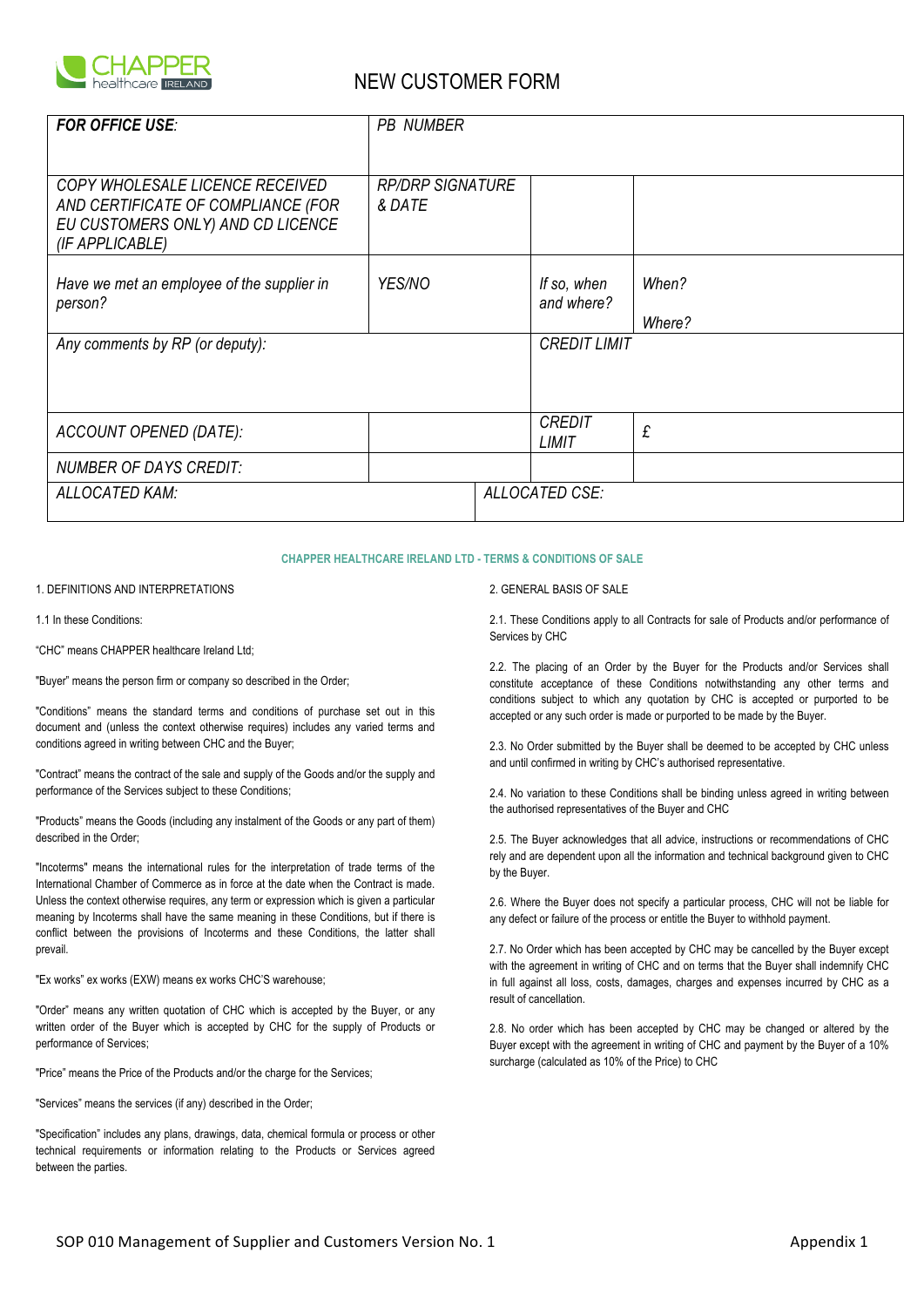

# 3. PRICE OF THE GOODS

3.1. The Price shall be CHC's quoted price. The Price quoted is valid for 30 days only, unless otherwise stated, after which time they may be altered by CHC without giving notice to the Buyer.

3.2. CHC reserves the right, by giving notice to the Buyer at any time before delivery, to increase the Price to reflect any increase in the cost to CHC which is due to any factor beyond the control of CHC, any change in delivery dates, quantities or the Specifications which is requested by the Buyer, or any delay caused by any instructions of the Buyer or failure of the Buyer to give CHC adequate or accurate information or instructions.

3.3. Except as otherwise stated under the terms of the Order and unless otherwise agreed in writing between the Buyer and CHC, the Price is given by CHC on an ex works basis, and where CHC agrees to deliver the Products otherwise than at CHC's premises, the Buyer shall be liable to pay CHC's charges for transport, packaging and insurance.

3.4. The Buyer shall be responsible for complying with any legislation or regulations governing the importation of the Products into the country of destination and for the payment of any duties on them.

3.5. The Price is exclusive of any applicable VAT, which the Buyer shall be additionally liable to pay to CHC

### Product Quality

3.6 The Products shall be marked in accordance with any applicable regulation or requirement in the Republic of Ireland and shall be properly packed using reasonable care and skill to take reasonable steps to minimise any damage during transport.

3.7 In the event that the HPRA or any other regulatory authority recalls any Products, CHC will give instructions, at the time of Product recall on the procedure for returning any Products.

# 4. TERMS OF PAYMENT

4.1. Unless otherwise stipulated in writing by CHC, payment shall be made prior to delivery of the Products pursuant to Clause 6 by payment into such CHC bank account as CHC may notify to the Buyer in writing. 5.9 The Buyer shall make payment of all sums due to CHC in full without any set-off, deduction or withholding whatsoever. The Buyer is responsible for payment of both remitter's and recipient's bank fees in relation to a payment made by them.

## 5. DELIVERY

5.1 The Buyer shall be entitled to reject any Products which are not delivered in accordance with the Contract subject to the obligations on returns set out in Clause 8 below. The Buyer shall inspect the Products promptly after collection and in any event within three (3) working days and shall notify CHC in accordance with the procedure for returns set out in Clause 7 below. Other than for Latent Defects in the Products, Buyer will not be entitled to return any Products other than in accordance with the rights under Clause 7.

5.2. Unless otherwise agreed in writing between the Buyer and CHC, the Products shall be delivered ex works and CHC shall be under no obligation to give notice under section 32(3) of the Sale of Products Act 1979.

5.3. Any dates quoted for delivery of the Products are approximate only and CHC shall not be liable for any early or late delivery of the Products however caused.

5.4. Where the Products are to be delivered in instalments, each delivery shall constitute a separate contract and failure by CHC to deliver any one or more of the instalments in accordance with these Conditions or any claim by the Buyer in respect of any one or more instalments shall not entitle the Buyer to treat the Contract as a whole as repudiated.

5.5. If CHC fails to deliver the Products (or any instalment) CHC's liability shall be limited to the excess (if any) of the cost to the Buyer (in the cheapest available market) of similar goods to replace those not delivered over the Price of the Products.

5.6. If the Buyer fails to take delivery of the Products or fails to give CHC adequate delivery instructions at the time stated for delivery (otherwise than by reason of any Force Majeure or by reason of CHC's fault) then, without prejudice to any other right or remedy available to CHC, CHC may:

5.6.1. store the Products until actual delivery and charge the Buyer for the reasonable costs (including insurance) of storage; or

5.6.2. sell the Products at the best price readily obtainable and (after deducting all reasonable storage and selling expenses) account to the Buyer for the excess over the Price or charge the Buyer for any shortfall below the Price under the Contract.

5.7. Any charges quoted for delivery of the Products including transport, packaging and insurance are approximate only and CHC shall not be liable for any changes to the charges quoted however caused.

## 6. RISK AND PROPERTY

6.1 Risk of damage to or loss to the Products shall pass to the Buyer upon Delivery. The title to the Products shall pass to the Buyer only once payment is made in full for the Products to CHC Until such time as the title in the Products passes to the Buyer, the Buyer shall hold the Products to CHC's order and shall not distribute, use, destroy or dispose of the same.

#### 7. RETURNS

7.1 In order to benefit from this returns policy the Products must since Delivery have always been stored and transported in accordance with the applicable transport and storage guidelines and not be used, unsealed, marked, over labelled, changed or interfered with.

7.2 Where the Products are returned as a result of faulty Product and/or packaging the Buyer must:

7.2.1 contact CHC's wholesale dealing department within three (3) working days of Delivery to notify CHC of the defect, including details of the defect and quantity of Product affected, and request instruction for the return of such Product and/or packaging;

7.2.2 store and transport the Product in accordance with the transport and storage guidelines;

7.2.3 not mark, damage, interfere with or alter the returned Products in any way; and

7.2.4 return the Products together with its packaging with a returns form within two (2) working days of the notification.

7.3 The faulty Products and/or packaging will be forwarded to CHC's quality assurance department for investigation. Where CHC determines that the Product is defective and such defect is due to CHC's handling of Product then CHC will provide the Buyer with replacement Products or credit or refund in accordance with the Buyer's requirements.

8. Product Recall and Adverse Event Reporting

8.1 In order that CHC can comply with its obligations under Irish regulations, Buyer undertakes that it will itself, and shall procure that any registered doctor or dentist supplied with Products by Buyer (or its agent) will:

8.1.1 upon request by CHC, immediately cease all use and prescription of any Product and notify all persons issued or prescribed with the Products to immediately cease all use of such Products and return them to CHC where it is known or reasonably suspected that such Products are defective or unsafe;

8.1.2 co-operate with CHC at all times in connection with monitoring the safety and performance of the Products and recalling any Products pursuant to this.